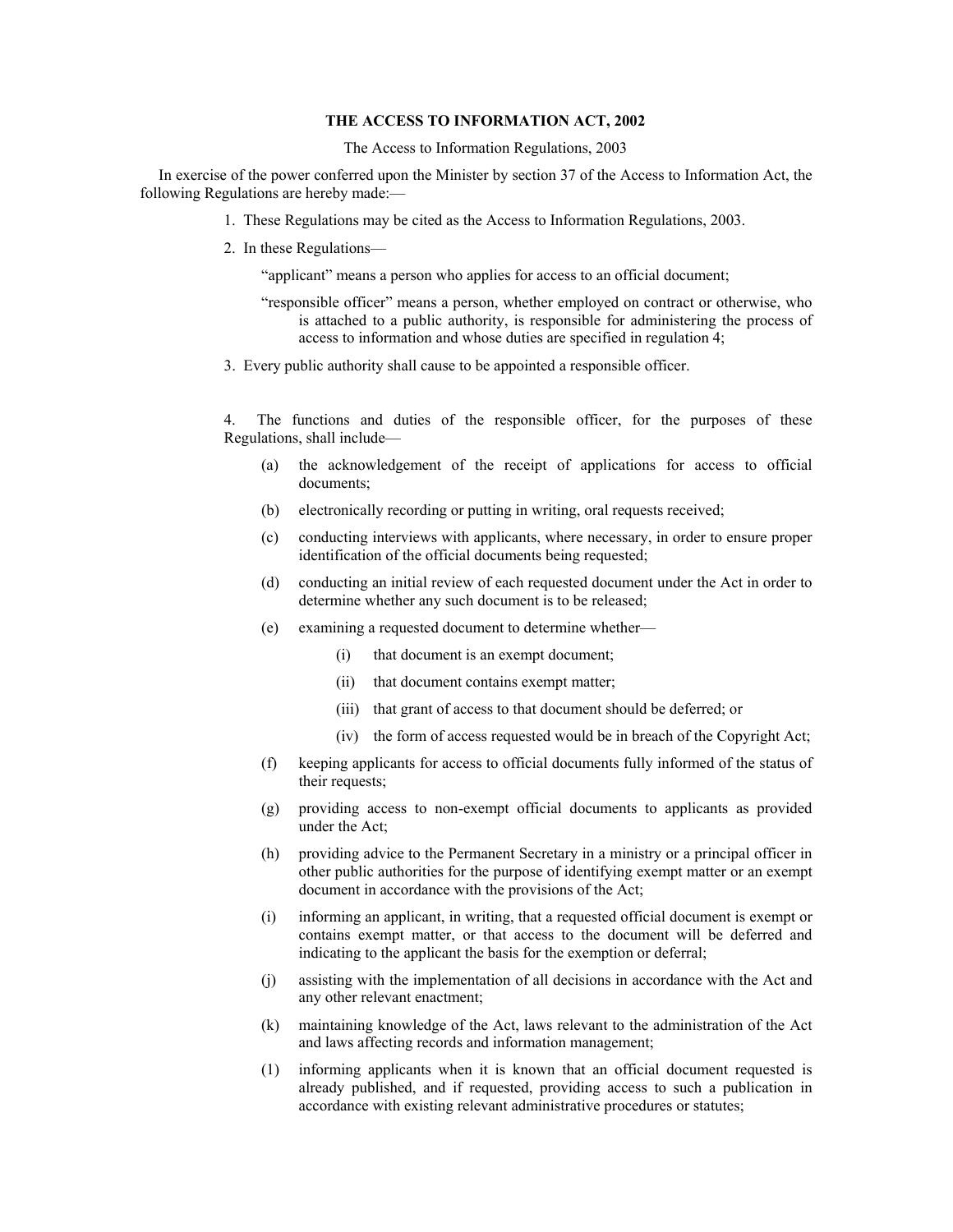- (m) coordinating throughout the public authority information required to be published under section 4 of the Act;
- (n) publishing in a newspaper circulated in the Island a notice indicating the gazetted date of the initial and subsequent statements of a public authority's organization and functions pursuant to section 4 of and the First Schedule to the Act;
- (o) the transferring of applications and keeping the applicant informed as to the status thereof;
- (p) anything required by the Act or these regulations to be done.

5. The responsible officer may from, time to time, delegate such of his duties as may be necessary.

6. The Permanent Secretary of a Ministry or a principal officer of a public authority, shall cause to be published in the *Gazette*—

- (a) an initial and subsequent statements on the organization and functions of the public authority pursuant to section 4 of and the First Schedule to the Act.
- (b) whenever a change occurs in the subjects handled by the public authority, or in its functions, a statement as to such change.

7. The responsible officer shall cause a record to be made of all applications made under section 7 and section 24 of the Act.

8.—(1) Where an application is made by telephone or other electronic means to a public authority for access to an official document, the responsible officer shall immediately take the necessary measures to record and store the receipt of such application on the application form set out as Form 1 in the Schedule.

(2) An application in writing for access to an official document may be made to the relevant public authority in the form set out as Form 1 in the Schedule.

9. A responsible officer shall provide such assistance as may be necessary for a person to prepare a written application for access to an official document where that person informs a public authority of his desire to apply for access to such a document but is unable to do so on his own as a result of his—

- (a) inability or limited ability to read or write English; or
- (b) mental or physical disability, or other condition that impairs his ability to make a request by other means.

10. Where—

- (a) access to an official document has been granted and the cost of reproducing that document is not paid within the specified time as was mutually agreed; or
- (c) the public authority receives an application for the waiver, remission or reduction of such cost,

time shall cease to run until the cost is paid or the waiver, remission or reduction is granted, as the case may be.

11. Upon receipt of an application for access to an official document, the responsible officer shall—

- (a) examine the application to determine whether the information requested is already published;
- (b) if the information is already published, inform the applicant accordingly;
- (c) process the application for an official document in accordance with the provisions of regulation 4.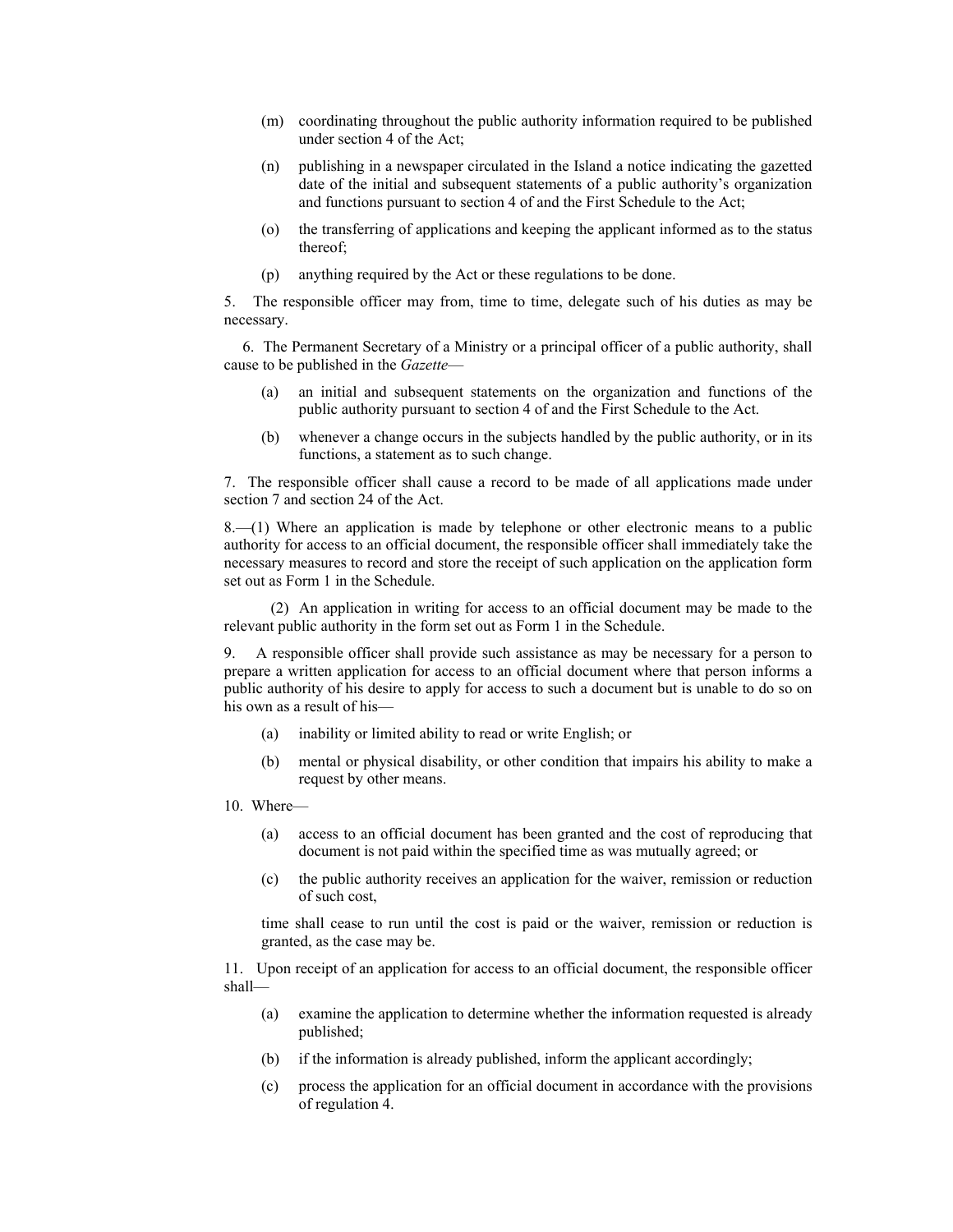12. Upon receipt of an application for access to an official document the responsible officer shall acknowledge receipt of the application or cause it to be acknowledged in writing addressed to the applicant.

- 13. An application—
	- (a) for access to official documents; or
	- (b) for amendment or annotation of personal records,

shall not be transferred from one public authority to another more than three times unless the responsible officer is satisfied that such additional transfers are necessary in the circumstances and this is communicated to and agreed by the applicant.

14.—(1) The preparation of official documents by a public authority for the purpose of granting access, and the inspection of, viewing of, listening to or collection of copies of official documents, shall normally be done during the regular working hours of the public authority.

(2) Where access is to be granted to an official document the applicant shall be notified in writing as to—

- (a) the manner in which access to such document will be granted;
- (b) the cost of any reproduction as may have been requested; or
- (c) the location where originals of official documents or copies or transcripts thereof may be inspected, viewed, listened to or collected, as the case may be.

15.—(1) The responsible officer or his designate shall authenticate copies of all official documents to be released to an applicant.

(2) Such authentication shall be effected by means of the official stamp of the public authority or such other official means as would be appropriate and practicable, having regard to the nature of the official document.

16. Where an applicant requires access to an official document in the form of a copy and the condition of the official document is such that it would yield a copy of poor quality, the applicant shall be informed accordingly and an alternative form of access suggested.

17.—(1) An applicant may be denied access—

- (a) to an official document in any case where—
	- (i) the document is an exempt document; or
	- (ii) public disclosure of such a document is otherwise prohibited under the Act or under any other enactment; or
- (b) to any part of an official document which contains exempt matter.

(2) Every certificate required to be issued under section 23 of the Act shall be in the form set out as Form 2 in the Schedule.

(3) The responsible officer shall, not later than fourteen days after the issuance of a certificate under section 23 of the Act, publish in the *Gazette* a notice indicating the issuance of such certificate.

18.—(1) In any case where the personal privacy of a person may be affected by the grant of access to an official document, the responsible officer shall consult, if possible, with that person or his representative to determine whether access would involve unreasonable disclosure of information relating to that person.

(2) Where it is determined that access is to be granted to an official document, in circumstances where the personal privacy of a person may be affected by the grant of access,